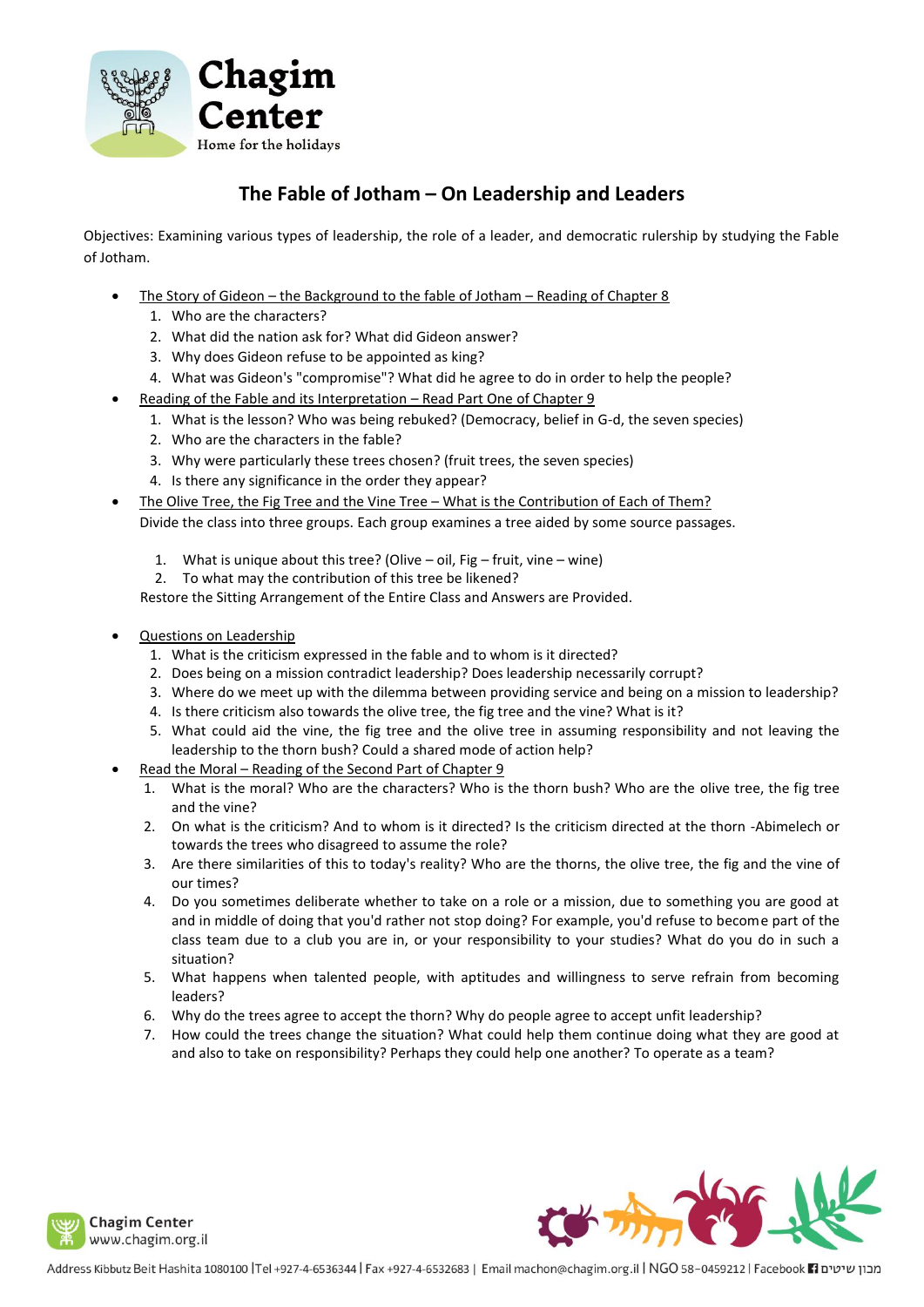

#### **Judges Chapter 8 – The People Ask Gideon to Rule (Background to the Fable of Jotham)**

**<sup>22</sup>** The Israelites said to Gideon, "Rule over us—you, your son and your grandson—because you have saved us from the hand of Midian."

**<sup>23</sup>**But Gideon told them, "I will not rule over you, nor will my son rule over you. The LORD will rule over you." **<sup>24</sup>**And he said, "I do have one request, that each of you give me an earring from your share of the plunder." (It was the custom of the Ishmaelites to wear gold earrings.) **<sup>25</sup>**They answered, "We'll be glad to give them." So they spread out a garment, and each of them threw a ring from his plunder onto it. **<sup>26</sup>**The weight of the gold rings he asked for came to seventeen hundred shekels, not counting the ornaments, the pendants and the purple garments worn by the kings of Midian or the chains that were on their camels' necks. **<sup>27</sup>**Gideon made the gold into an *ephod* (type of garment), which he placed in Ophrah, his town. All Israel prostituted themselves by worshiping it there, and it became a snare to Gideon and his family. **28**Thus Midian was subdued before the Israelites and did not raise its head again. During Gideon's lifetime, the land had peace forty years.

**<sup>29</sup>** JerubBaal son of Joash went back home to live. **<sup>30</sup>**He had seventy sons of his own, for he had many wives. <sup>31</sup>And his concubine, who lived in Shechem, also bore him a son, whom he named Abimelech. **<sup>32</sup>**Gideon, son of Joash died at a good old age and was buried in the tomb of his father Joash in Ophrah of the Abiezrites.

**<sup>33</sup>** No sooner had Gideon died than the Israelites again prostituted themselves to the Baals. They set up Baal-Berith as their god **<sup>34</sup>** and they did not remember G-d, their Lord, who had rescued them from the hands of all their enemies on every side. **<sup>35</sup>**They also failed to show any loyalty to the family of JerubBaal (that is, Gideon) in spite of all the good things he had done for Israel.



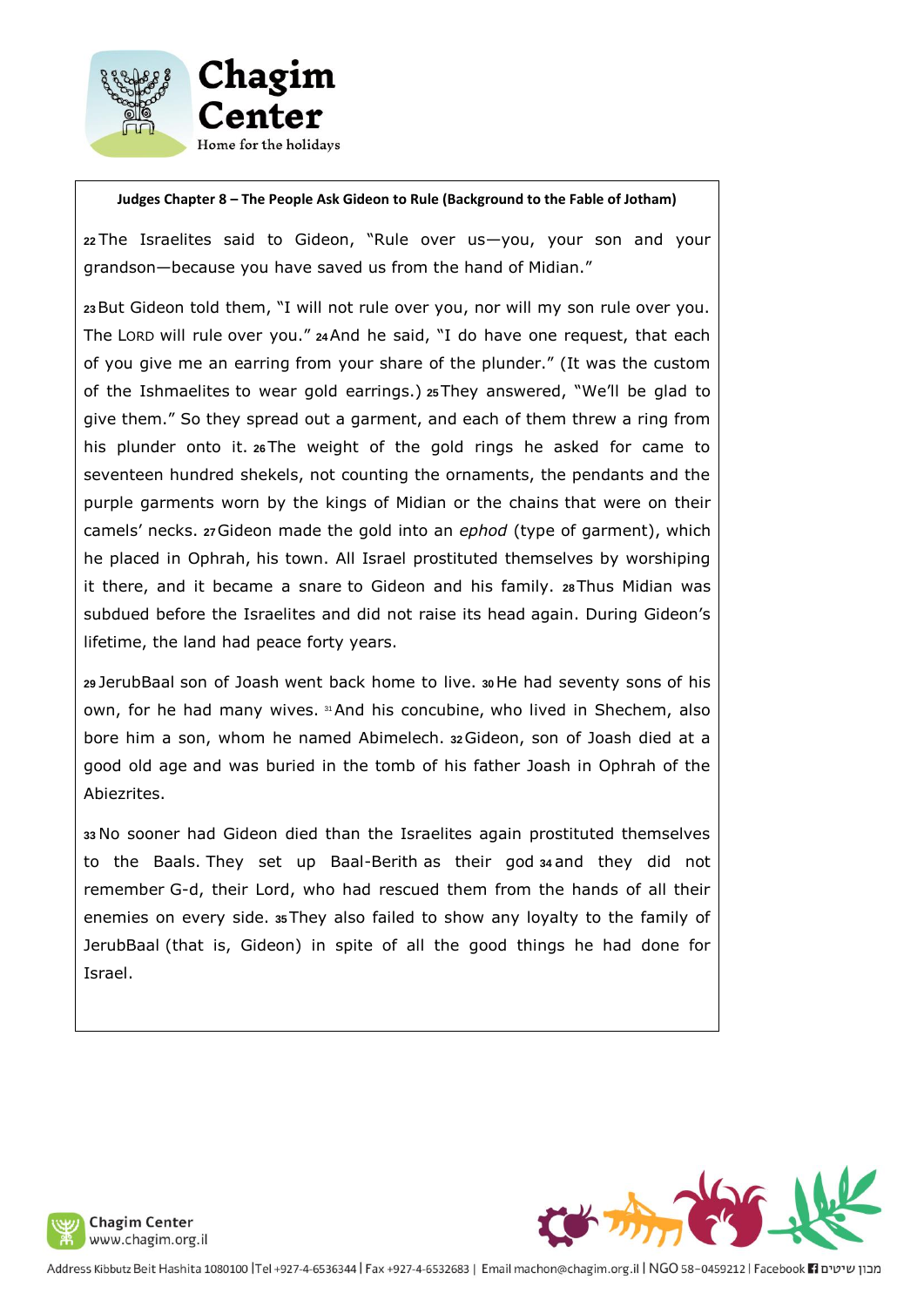



#### **Judges Chapter 9 – Jotham's Fable**

**<sup>1</sup>** Abimelech, Jerubbaal's son, went to his mother's brothers in Shechem. He spoke to them and to the entire clan of the household to which his mother belonged: **<sup>2</sup>** "Ask all the leaders of Shechem, 'Which do you think is better to have ruling over you: seventy men—all of Jerubbaal's sons—or one man?' And remember that I'm your flesh and blood!"**3**So his mother's brothers spoke all these words on his behalf to all the leaders of Shechem. They decided to follow Abimelech because they said, "He's our relative." **<sup>4</sup>** They gave him seventy pieces of silver from the temple of Baal-berith, with which Abimelech hired worthless and reckless men, who became his posse. **<sup>5</sup>** He went to his household in Ophrah and killed all his seventy brothers, Jerubbaal's sons, on a single stone. Only Jotham the youngest of Jerubbaal's sons survived, because he had hidden himself.

**<sup>6</sup>**Then all the leaders of Shechem and all people of Beth-Millo assembled and proceeded to make Abimelech king by the oak at the stone pillar in Shechem.

**<sup>7</sup>** When Jotham was told about this, he went and stood on the top of Mount Gerizim. He raised his voice and called out, "Listen to me, you leaders of Shechem, so that G-d may listen to you!

**<sup>8</sup>** "Once the trees went out to anoint a king over themselves. So they said to the olive tree, 'Be our king!'

**<sup>9</sup>** "But the olive tree replied to them, 'Should I stop producing my oil, which is how gods and humans are honored, so that I can go to sway over the trees?' **<sup>10</sup>** "So the trees said to the fig tree, 'You come and be king over us!'

**<sup>11</sup>** "The fig tree replied to them, 'Should I stop producing my sweetness and my delicious fruit, so that I can go to sway over the trees?'

**<sup>12</sup>** "Then the trees said to the vine, 'You come and be king over us!'

**<sup>13</sup>** "But the vine replied to them, 'Should I stop providing my wine that makes gods and humans happy, so that I can go to sway over the trees?'

**<sup>14</sup>** "Finally, all the trees said to the thorn bush, 'You come and be king over us!' **<sup>15</sup>** "And the thorn bush replied to the trees, 'If you're acting faithfully in anointing me king over you, come and take shelter in my shade; but if not, let fire come out of the thorn bush and burn up the cedars of Lebanon.'



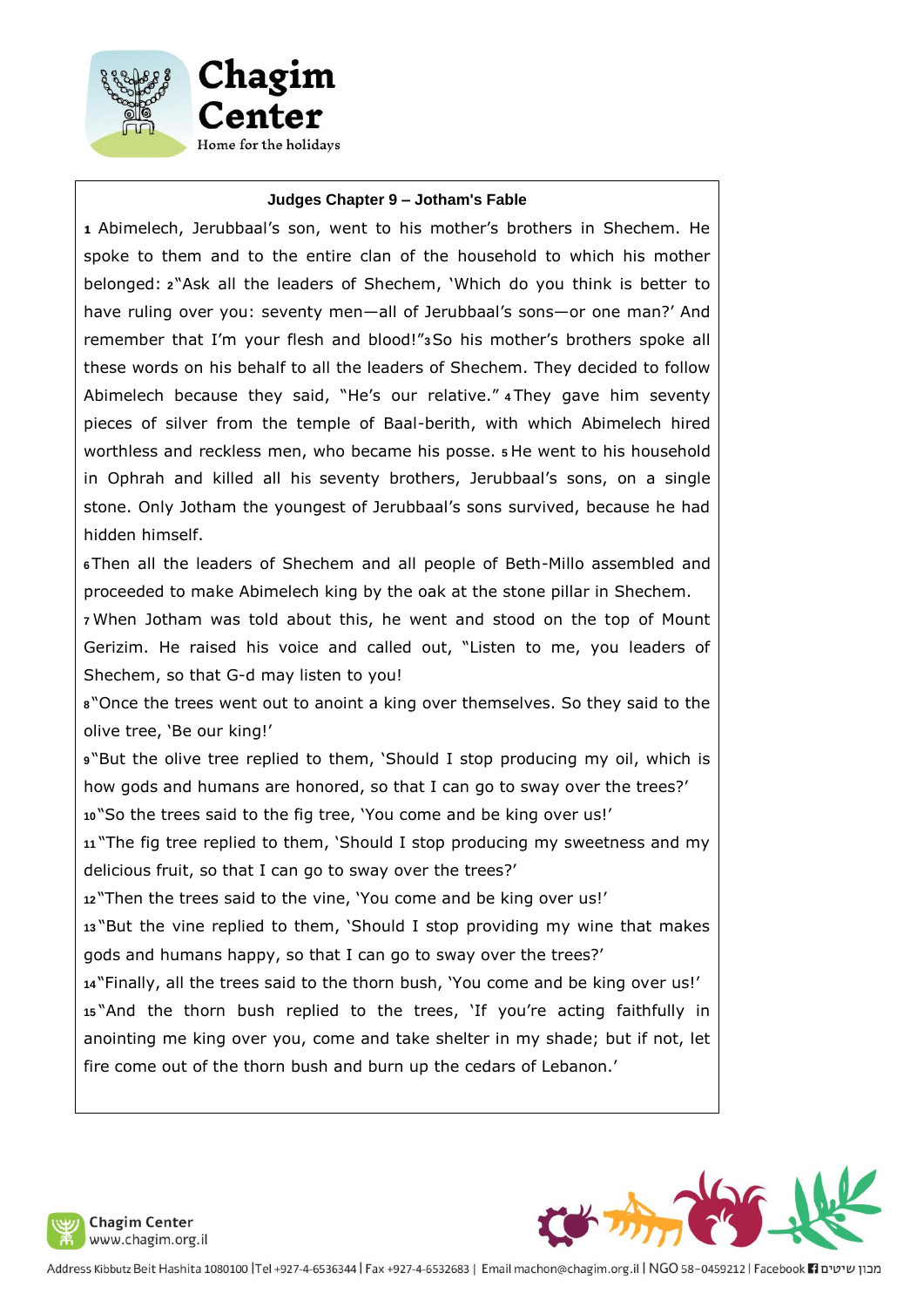

#### **Judges Chapter 9 – The Moral of Jotham's Fable**

**<sup>16</sup>** "So now, if you acted faithfully and innocently when you made Abimelech king, and if you've done right by Jerubbaal and his household, and have treated him as his actions deserve— **<sup>17</sup>** my father fought for you and risked his life to rescue you from Midian's power, **<sup>18</sup>** but today you've risen up against my father's household, killed his seventy sons on a single stone, and made Abimelech, his female servant's son, king over the leaders of Shechem, because he's your relative— **<sup>19</sup>** so if you've acted faithfully and innocently toward Jerubbaal and his household today, then be happy with Abimelech and let him be happy with you. **<sup>20</sup>** But if not, let fire come out from Abimelech and burn up the leaders of Shechem and Beth-millo; and let fire come out from the leaders of Shechem and Beth-millo and burn up Abimelech."

**<sup>21</sup>** Then Jotham ran away. He fled to Beer and stayed there for fear of his brother Abimelech.

## **The Olive Tree**

**<sup>8</sup>** "Once the trees went out to anoint a king over themselves. So they said to the olive tree, 'Be our king!'

**<sup>9</sup>** "But the olive tree replied to them, 'Should I stop producing my oil, which is how gods and humans are honored, so that I can go to sway over the trees?'

Olive trees grow in the Land of Israel as a wild tree in the Galilee and the Carmel. Growing olives exists in the cultures of North Africa and southern Europe till the Middle East. Studies prove that they were first cultivated in Israel and Lebanon. The tree is green, has a long life, and bears fruit for decades. The fruit is pickled, green or black, and from ancient times oil is extracted from it. From ancient times to the present, there are production facilities (an olive press and its equipment).





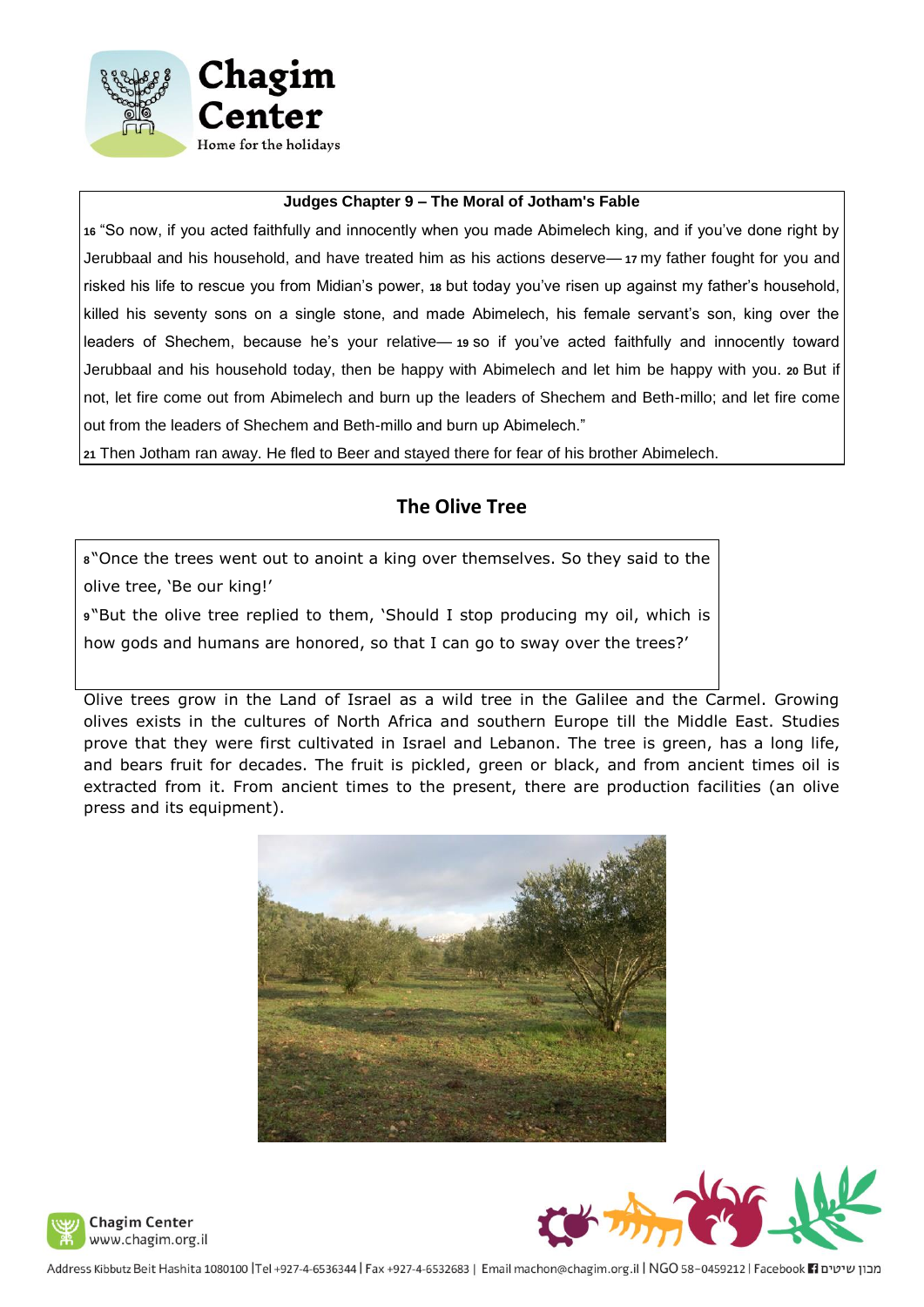

- What's special about the olive tree?
- What does the olive tree claim, prevents him from ruling? What is the oil? What does it symbolize?
- To what would you compare the contribution of the olive tree?

Why are the Children of Israel Compared to an Olive Tree?

To teach you:

Just as an olive does not eject its oil until it is pressed, so Israel do not improve their ways until they undergo afflictions. Just as an olive tree, does not shed its leaves in the summer, nor in the winter, so Israel are never invalidated, not in this world nor in the world to come.

(According to Bavli, Menachot, 53, Page 2)

### **Fig Tree**

**<sup>10</sup>** "So the trees said to the fig tree, 'You come and be king over us!'

**<sup>11</sup>** "The fig tree replied to them, 'Should I stop producing my sweetness and my delicious fruit,

so that I can go to sway over the trees?'

Fig trees grow near springs and streams in the Land of Israel, from which cultural figs were developed. Fig trees blossom in spring and produce figs - ball-shaped inflorescences that develop into fig fruit. An unripe fig contains male flowers and female flowers, and their fertilization is done by a small wasp not located in the country. Propagation of figs is done with fig cuttings. Fig fruits ripen during the summer, and they are eaten raw, or pressed dry, and these can be preserved for a year or more. In ancient economy, fig trees were of great importance, but with the abundance of fruits in the modern economy, its value declined.





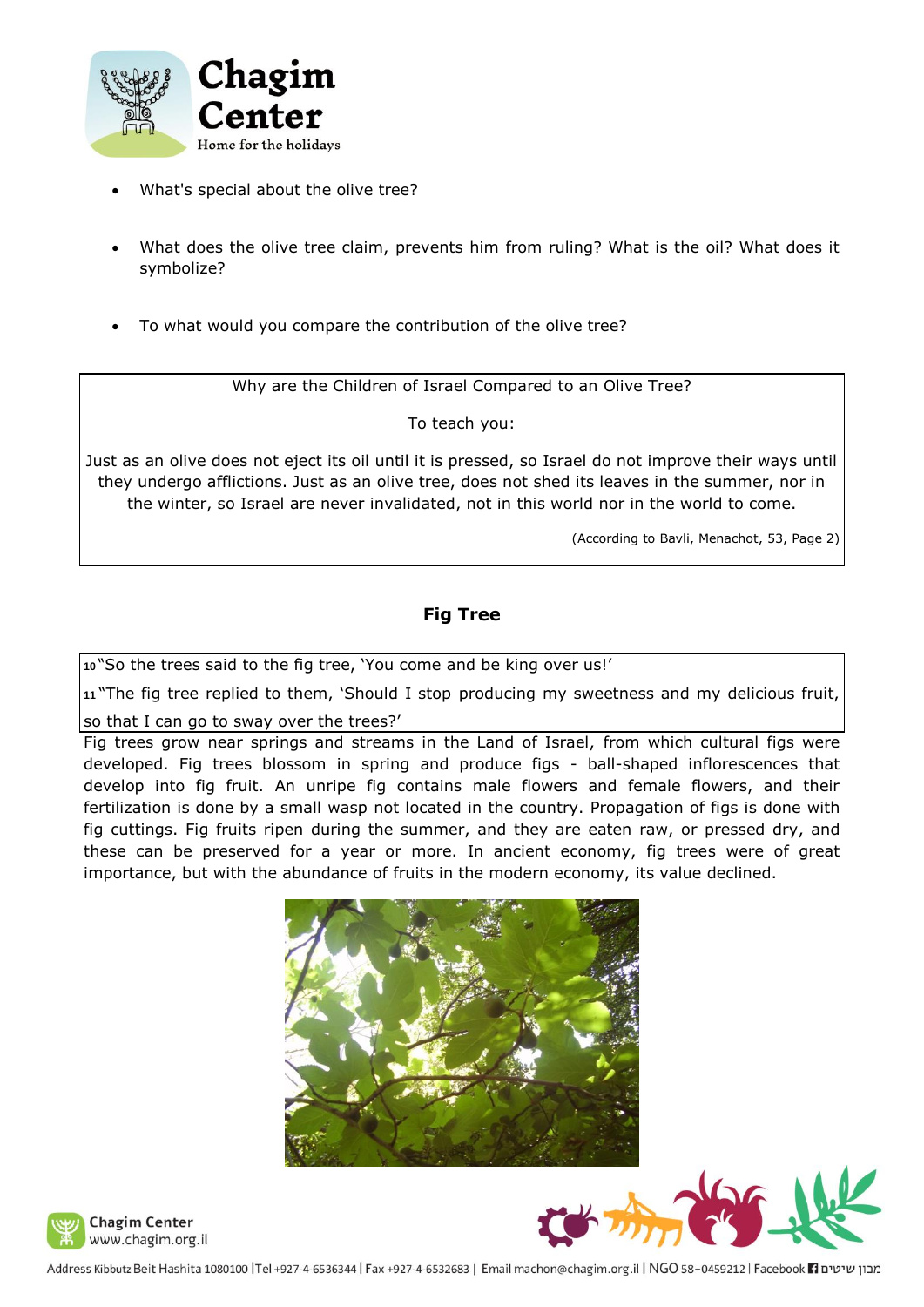

- What's unique about the fig tree?
- What reason does the fig tree give that prevents it from ruling?
- To what would you liken the contribution of the fig tree?

| The Torah is likened to a fig:       | And why is the Torah likened to a fig tree?                             |
|--------------------------------------|-------------------------------------------------------------------------|
| All of the fruits have wastes.       | Because the fruits of most of the trees -                               |
| Dates have pits,                     | the olive, vine and date palm are picked<br>off at once.                |
| Grapes have seeds,                   | But the fig tree is picked bit by bit.                                  |
| Pomegranates have peels.             | So is the Torah: One day a person learns a                              |
| But figs are eaten in their entirety | bit and the next day he learns a lot,                                   |
| So are the words of Torah.           | Since it is not learned, not within a year<br>and not within two years. |
| (Yalkut Shimoni)                     | (Bamidbar Raba 21)                                                      |
|                                      |                                                                         |

## **Grapevine**

**<sup>12</sup>** "Then the trees said to the vine, 'You come and be king over us!'

**<sup>13</sup>** "But the vine replied to them, 'Should I stop providing my wine that makes gods and humans happy, so that I can go to sway over the trees?'

Grape vines are sprawling or rambling shrubs, that are barren during the winter exfoliation. It is developed from the wild vine that grows in the Middle East, and it recently been proven to be found in the Land of Israel. The vine blossom is called *Smadar*, and its products are varied: vine leaves for cooking, grapes for eating, raisins, jams and mainly - wine. It has been grown in the Land of Israel since ancient times, both in the mountains and in the sands of the plain. Ancient wine presses, built or carved in stone, are found in many places in Israel.

The vine and its parts, both clusters and the leaves served as art motifs - in building decorations, in wall paintings, in mosaics and more.

- What's unique about the grape vine?
- What reasons does the grape vine give that prevents her from assuming leadership? What is wine? What is its role? What does it symbolize?
- To what would you compare the contribution of the grapevine?